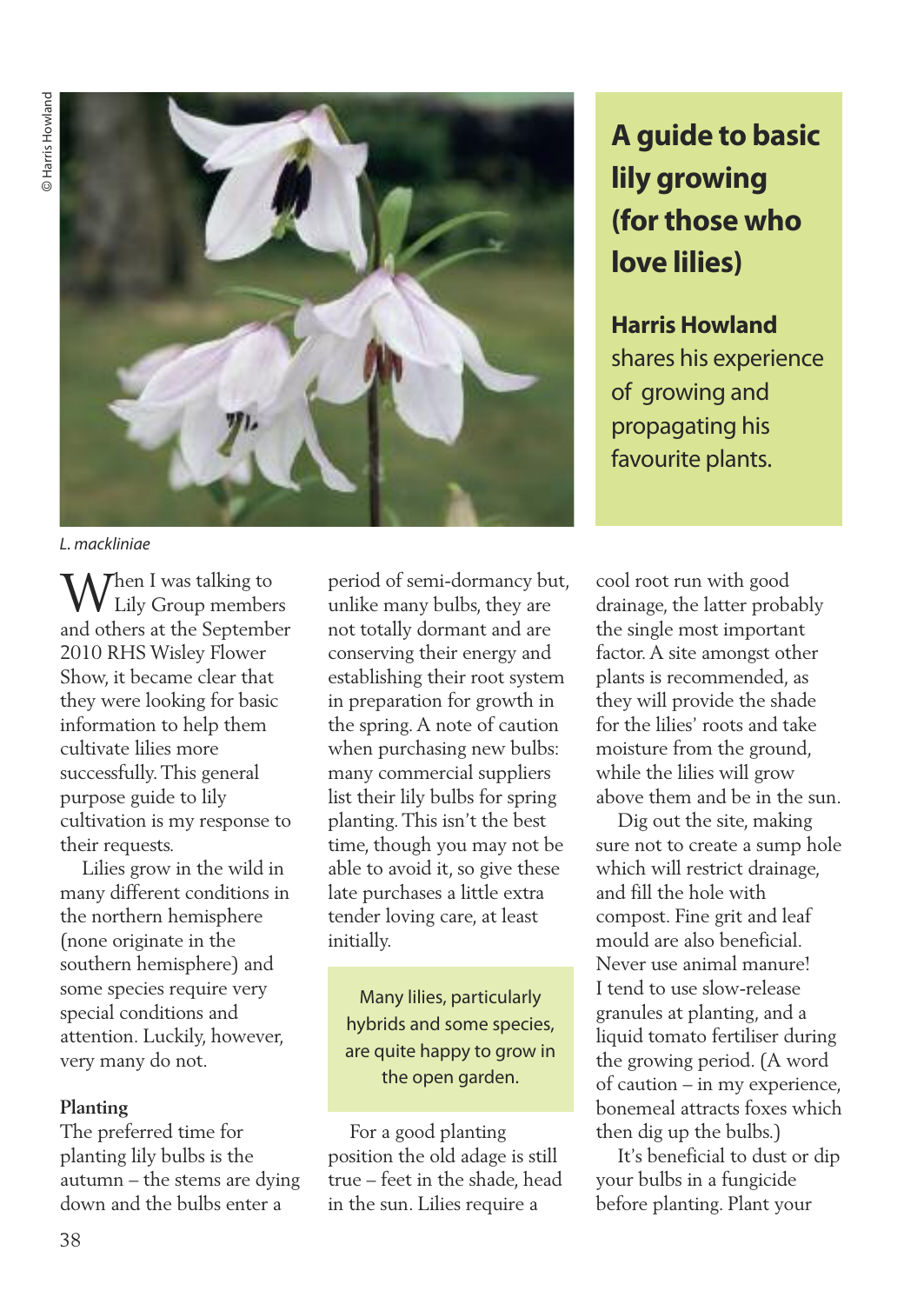bulbs so that there is approximately 10cm between bulb tip and soil surface. The only exception is *L. candidum*, which should be planted with its nose barely under the surface. Next mark the site – lily stems just under the surface don't take kindly to having size nine boots on their heads!

## **Watering and feeding**

Lilies need watering and feeding once their stems begin to emerge and then throughout the growing period. Many lilies can grow quite tall so they may need staking, particularly if they're on a windy site.

You should aim to direct as much of the plant's energy as you can back into the bulb for the following year. If your stems develop seed capsules after flowering, and if you want seed, keep only two capsules – allowing more than two to develop depletes the strength of your bulb.This also applies when cutting flower stems. Cut only up to one third of the stem and never cut the entire stem until it has died right down and turned brown.Then the stem should be cut off as low as possible. Remember to burn everything you cut off, as this helps to keep viruses at bay.

### **Growing lilies in pots**

Lilies lend themselves to pot culture, but they don't like the higher temperature of the



A Ryirube hybrid

compost. One way to avoid this problem, particularly outdoors, is to grow hostas in pots and use their leaves to shade the lily pots.

I prefer Long Tom pots, because the bulbs can be high in the compost where it tends to be drier while the roots can probe down for moisture. I prefer clay pots although they need more watering, because the transition of moisture through the clay reduces the compost temperature.

### **Pests**

Lilies are not without their problems – the dreaded lily beetle is the worst.The beetles spend the winter in the soil, so extra vigilance is required in the spring when they emerge and can be caught, crushed or sprayed. They're easier to catch early in the season and early in the morning when they climb up the lily stems to sun themselves before flying off.

Spraying is a more sure way of getting the little critters. I found Provado aerosol is very effective (although it was banned for a while, good old EU).There's also a water soluble preparation which can be applied to the lily plant and around its base, thus killing the beetles in the ground and being absorbed by the plant. This keeps the beetles and their sticky black grubs off your lilies, but make sure the plants are not treated when bees are present.

Vine weevils are also a problem, mainly in pots and greenhouses.There are effective biological controls or you can again use Provado.

### **Diseases**

The fungus *Botrytis elliptica* forms elliptical spots initially,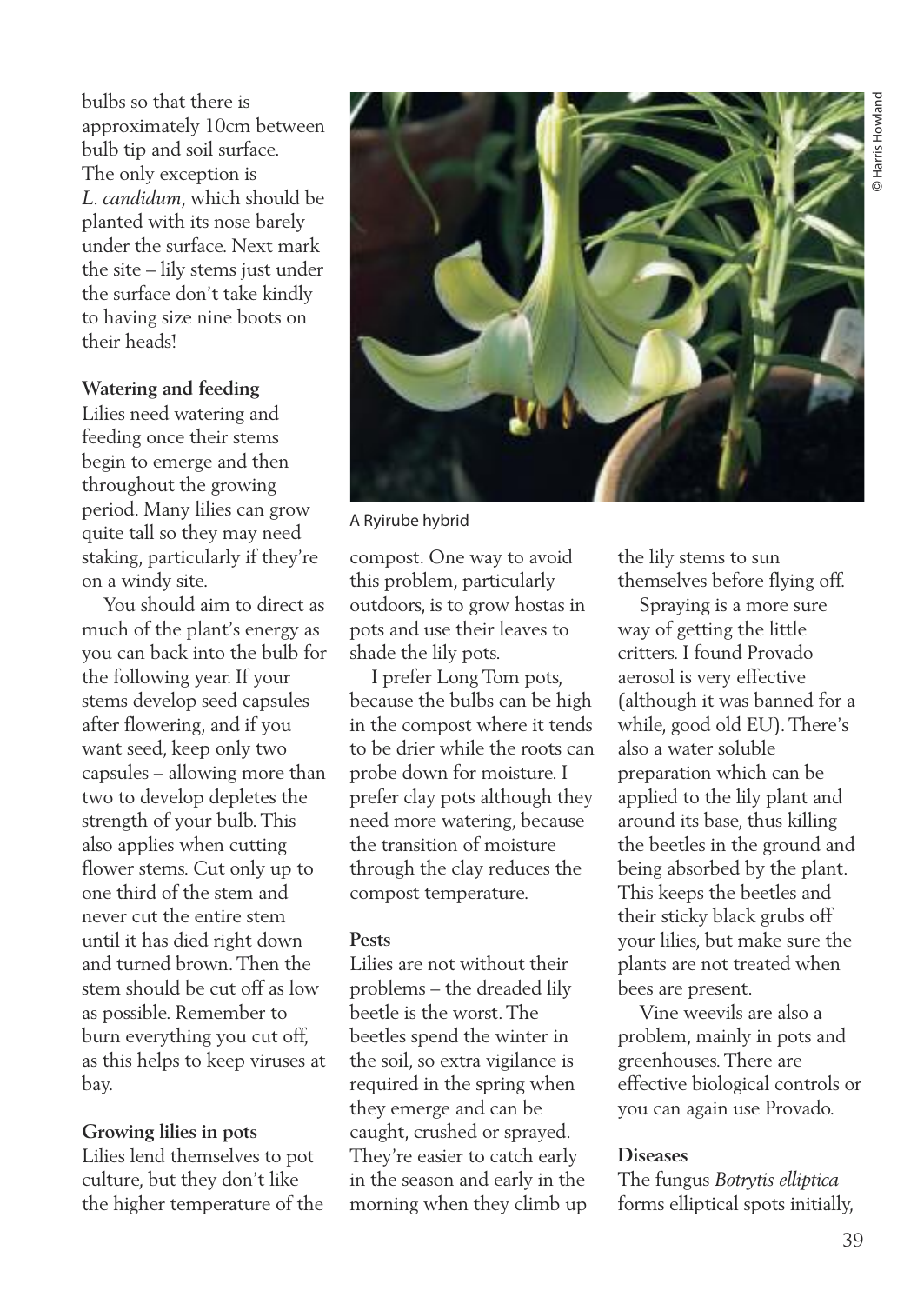

*L. primulinum*

and mainly, on the leaves.This disease is usually present in close, humid conditions. Fortunately the air is generally buoyant where I live, so botrytis is less of a problem for me and my lilies. If you're unable to control botrytis by ensuring good air circulation, fungicides are available.

### **Propagation from seed**

Growing from seed is the much preferred method of producing lilies, as seed does not transmit any diseases such as viruses carried by the parent plant. Lily seed is transparent and roughly ovate. The individual seeds are comprised of three elements: the outer section – wing; the inner section – endosperm; and the embryo.

The endosperm is the food package that sees the embryo through germination.The embryo is the little squiggly

line sitting in the endosperm. To check the viability of seed, look for the endosperm and embryo by holding the seed up to the light or placing it on a thin plain piece of white paper held over a torch – a process called 'candling' because originally candle light was used.

When your lily seed pods swell with ripe seed keep your eye on the pods.An indication of ripe seed is little slits appearing at the top of the pod. Harvested pods do not have to be opened immediately as the seed will continue to ripen if left in a warm, dry environment. Do keep a watch on any pods left on the plants, as I have had blue tits stealing the seed from pods – little darlings.

I sow seed in a proprietary potting compost mixed with very fine grit and to which I add a little charcoal. Having

filled a pot almost to the rim, I distribute the seed, cover it with a thin layer of compost, and cover that with a thin layer of fine compost to which I've added charcoal. Then I water the pot and keep my fingers crossed.

# **Breeding lilies**

Producing seed from a species lily, where both flowers are of similar size, should not present problems.When it comes to hybridizing one cannot be sure what one is going to get, which for some of us is part of the attraction. I'm particularly interested in the trumpet lilies and their perfume, but unfortunately many of the trumpets hold their flowers in an umbel, with all the pedicels adjoining the main stem in the same place, which detracts from their attractiveness. So, while I'm pursuing a well-spaced inflorescence, I am still aware of the importance of colour, shape and strength.

A further line of hybridising 1 am pursuing is with some of the American lilies, particularly the West Coast species. Much of my work on these lilies centres on *L. pardalinum* var. *giganteum* because it's a robust lily and does well in my garden. I am trying to retain the vigour but introduce different colours.

If you're going to hybridise have a clear goal, but remember that lilies are fickle and you never know what you'll get! I remember a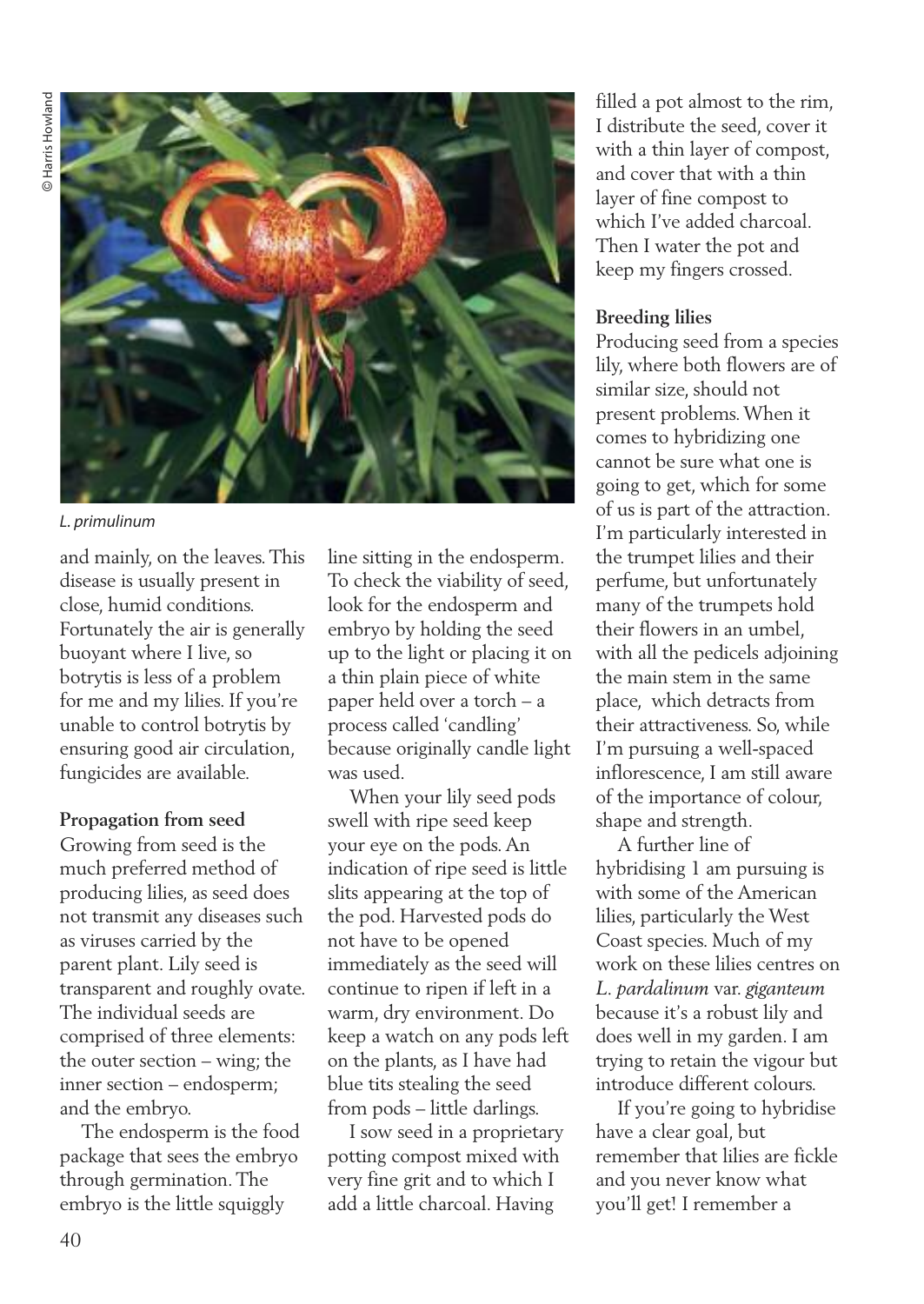lovely misquote from Dr Arthur Evans: he told me to remember that when you begin hybridizing you have to kiss a lot of frogs before you get the princess.

When listing hybrid seed, the seed parent always comes first followed by the pollen parent. So we have: 'A' the lily from which the seed is derived x 'B' the lily which provided the pollen.

#### **Vegetative propagation**

Amateurs use stem bulbils, bulblets and/or scaling. (There are other methods, such as micro-propagation, whereby lily bulb scales are cut into many small cubes and individually placed in test tubes on an agar growing medium to develop into bulbs.This requires strictly sterile conditions, not feasible at home.) All these vegetative methods of propagation produce material that is identical to the parent lily bulb – including any defects and diseases such as viruses.

Lily bulbs raised using tissue-culture micropropagation are available commercially but, while good garden plants, in all probability they will not cross with each other.They will probably cross with a different type of lily which would of course create a hybrid.To cross tissue-culture micropropagated bulbs one may have to try two different sources so that with a bit of luck one acquires material



*L. majoense*

from different micropropagated batches. I did exactly that when in 2010 I acquired some bulbs of *L parryi*. I knew they were tissue-culture micropropagated and unlikely to produce seed, so I acquired more bulbs from another source and used the pollen

from the first purchase on the flowers of the second purchase.This did the trick and I got the seed I wanted.

**Stem bulbils** This is probably the easiest method. Stem bulbils form in the axil, where the leaf joins the main stem. Some bulbils will develop



A Richard Hyde hybrid'Kushi Maya'